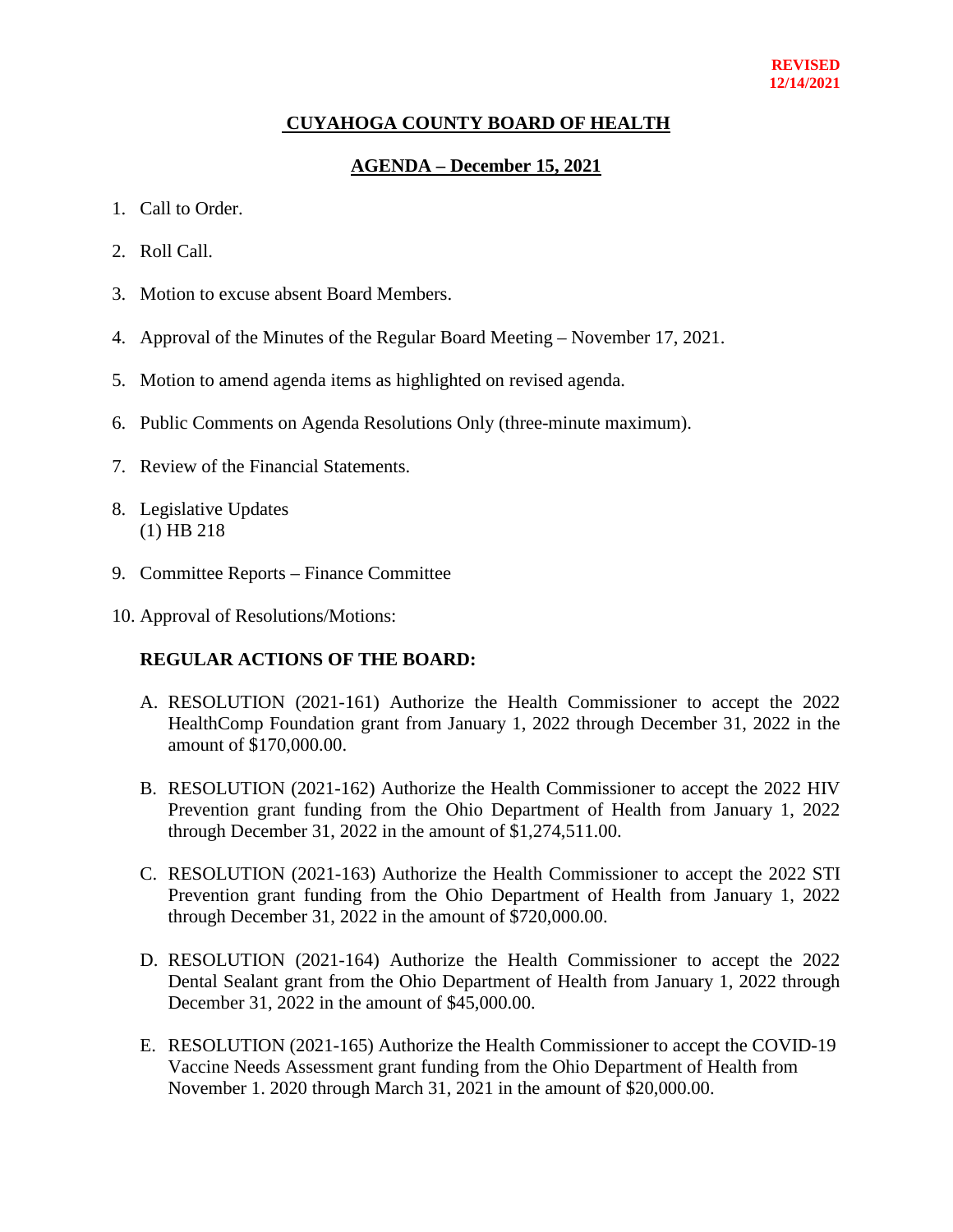- F. RESOLUTION (2021-166) Authorize the Health Commissioner to accept additional COVID-19 Enhanced Operations grant funding from the Ohio Department of Health from December 1, 2020 through July 31, 2022 in the amount of \$3,617,375.00 (Resolution 2021-28).
- G. RESOLUTION (2021-167) Authorize the Health Commissioner to enter into and execute an addendum to the contract with the Ohio Department of Health for implementation of the Breastfeeding in the Workplace Expansion Project to extend the end of the contract term from September 30, 2021 through June 30, 2022 and increase the amount to be received from \$3,000.00 to \$7,500.00 (Resolution 2021-77).
- H. RESOLUTION (2021-168) Authorize the Health Commissioner to enter into and execute a contract with the Ohio Department of Health (ODH) to participate in the Medicaid Administrative Claiming (MAC) process from July 1, 2021 through June 30, 2023. Reimbursement of MAC claims to CCBH will be in accordance with the ODH Medicaid Administrative Claiming Guide.
- I. RESOLUTION (2021-169) Authorize the Health Commissioner to enter into and execute a contract with the Cuyahoga County Medical Examiner under the Overdose Data to Action grant from September 1, 2021 to August 31, 2022 in an amount not to exceed \$60,018.00.
- J. RESOLUTION (2021-170) Authorize the Health Commissioner to enter into and execute a contract with University Hospitals Cleveland Medical Center under the Enhanced HIV Prevention and Surveillance grant from January 1, 2022 through July 31, 2022 in an amount not to exceed \$58,338.00.
- K. RESOLUTION (2021-171) Authorize the Health Commissioner to enter into and execute an addendum to the contract with The MetroHealth System under the Enhanced HIV Prevention and Surveillance grant to increase the amount to be paid to The MetroHealth System from \$100,000.00 to \$158,338.00 (Resolution 2021-134).
- L. RESOLUTION (2021-172) Authorize the Health Commissioner to enter into and execute addendums to the contracts with the following agencies under the Ryan White Part A Program and Ending the HIV Epidemic grants:

|                                                                                                  | Amount to be paid |                           |
|--------------------------------------------------------------------------------------------------|-------------------|---------------------------|
|                                                                                                  | not to exceed     |                           |
|                                                                                                  | From              | To                        |
| Cleveland Clinic Foundation (Resolution 2021-67)                                                 |                   | \$257,996.00 \$193,467.00 |
| Neighborhood Family Practice (Resolution 2021-53)                                                |                   | \$152,359.00 \$194,099.00 |
| Nueva Luz Urban Resource Center (Resolution 2021-53)                                             |                   | \$484,314.00 \$524,309.00 |
| University Hospitals of Cleveland (Resolutions 2021-53 & 2021-111) \$1,107,374.00 \$1,157,874.00 |                   |                           |

M. RESOLUTION (2021-173) Authorize the Health Commissioner to enter into and execute an addendum to the contract with Heidi Gullett, M.D., MPH for medical director services to extend the end of the contract term from December 31, 2021 through March 31, 2022 and increase the amount to be paid to Heidi Gullett, M.D., MPH from not to exceed \$45,000.00 to \$50,625.00 (Resolution 2019-133).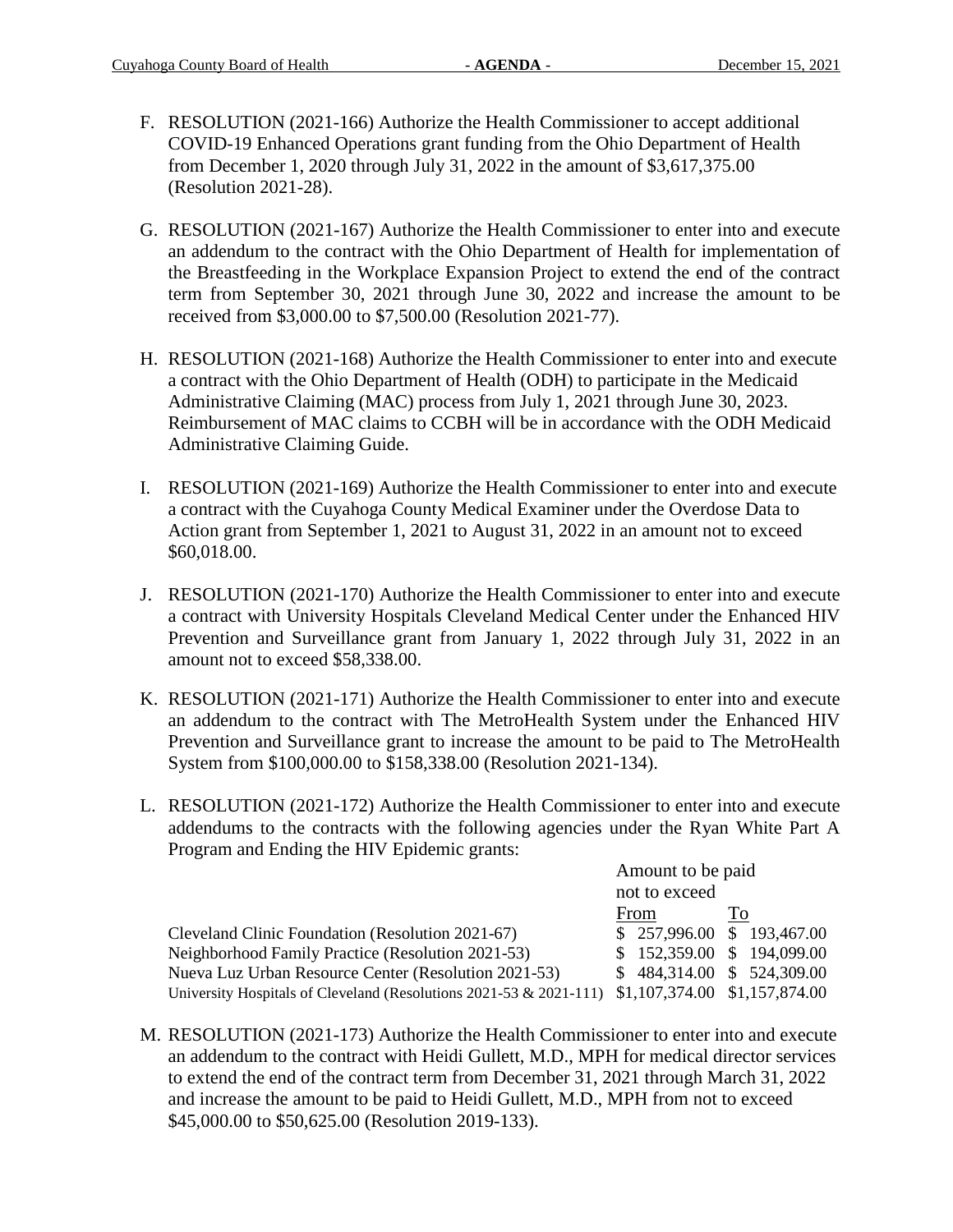- N. RESOLUTION (2021-174) Authorize the Health Commissioner to enter into and execute a contract with Kelly Services, Inc. for temporary staffing services effective December 15, 2021. Amount to be paid to Kelly Services, Inc. is based on the hourly rate associated with any temporary staff placed at CCBH and will be paid to Kelly Services, Inc. for hours worked by the assigned temporary staff.
- O. RESOLUTION (2021-175) Approval for Winter/Spring 2022 tuition for the following employees and amount approved on December 8, 2021 by the Tuition Assistance Review Committee:

| \$3,216.00   |
|--------------|
| \$2,286.00   |
| $$2,000.00+$ |
| books/fees   |
| \$4,000.00   |
| \$2,675.00   |
|              |
| \$2,000.00   |
| \$4,000.00   |
| \$4,000.00   |
| \$1,978.00   |
| \$4,000.00   |
|              |

P. RESOLUTION (2021-176) To authorize payment for the contract and/or order with the following vendors:

| Vendor             | Amount     | Date       | <b>Purpose</b>         |
|--------------------|------------|------------|------------------------|
| Weston Hurd        | \$4,537.50 | 10/05/2021 | <b>Outside Counsel</b> |
| <b>GDot Design</b> | \$4,949.69 | 11/09/2021 | Office furniture       |

- Q. RESOLUTION (2021-177) Approval to revise the CCBH Position Complement effective January 1, 2022.
- R. RESOLUTION (2021-178) Approval of the 2022 Operating Budget as submitted (ref. enclosed).
- S. RESOLUTION (2021-179) Expressing the support of the Cuyahoga County Board of Health to the City of Euclid for demonstrating strong leadership on addressing racism as a public health crisis.
- T. RESOLUTION (2021-180) Expressing the support of the Cuyahoga County Board of Health to the City of Lakewood for demonstrating strong leadership on addressing racism as a public health crisis.
- U. RESOLUTION (2021-181) Honoring Antoinette Waltman for 23 years of dedicated public health service to the Cuyahoga County Board of Health.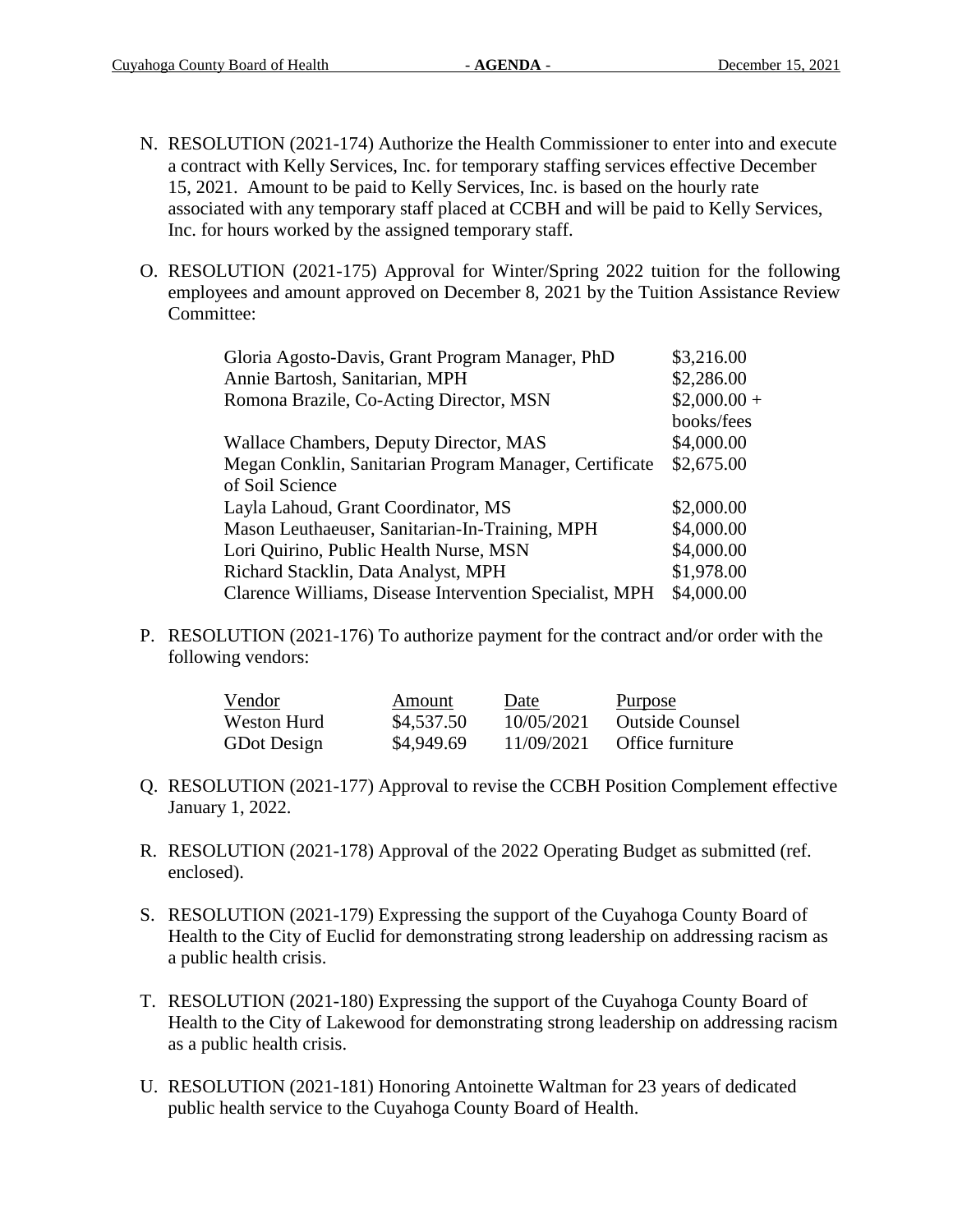# **BOARD ORDERS, RULES, FEES OR REGULATIONS:**

- A. RESOLUTION (2021-182) To grant a variance from Section 3701-29-12 (P)(2) of the Ohio Administrative Code for the material utilized as a building sewer for the residence at 3205 Fox Hollow Dr, Pepper Pike, OH (PPN: 872-23-021).
- B. RESOLUTION (2021-183) To grant a variance from Section 3701-29-12 (P)(2) of the Ohio Administrative Code for the material utilized as a building sewer for the residence at 29930 Bolingbrook Rd, Pepper Pike, OH (PPN: 872-12-003).

## **FIRST READING:**

None

## **SECOND READING:**

None

## **THIRD READING:**

- A. RESOLUTION (2021-145) To amend the Cuyahoga County Board of Health's Food Protection Program Fees pursuant to the Ohio Revised Code Sections 3717.25 and 3717.45 effective January 3, 2022 (ref. enclosed) (First Reading-October 27, 2021, Second Reading-November 17, 2021).
- 11. RESOLUTION (2021-184) Approval of the Consent Agenda as set forth in the attached schedules:
	- Schedule A Appropriation Measures. Schedule B Cash Transfers. Schedule C Routine Personnel Actions. Schedule D Employee Training and Travel Expenses. Schedule E Approval of Vouchers. (Available upon request) Schedule F CRC Report and Other Contracts.
- 12. Health Commissioner's Report (1) COVID-19 Response Update
- 13. Public and Staff Comments (three-minute maximum).
- 14. Motion to adjourn to Executive Session to discuss personnel issues.
- 15. Miscellaneous Business (1) 2022 Board Meeting Schedule (ref. enclosed)
- 16. Motion to adjourn the meeting.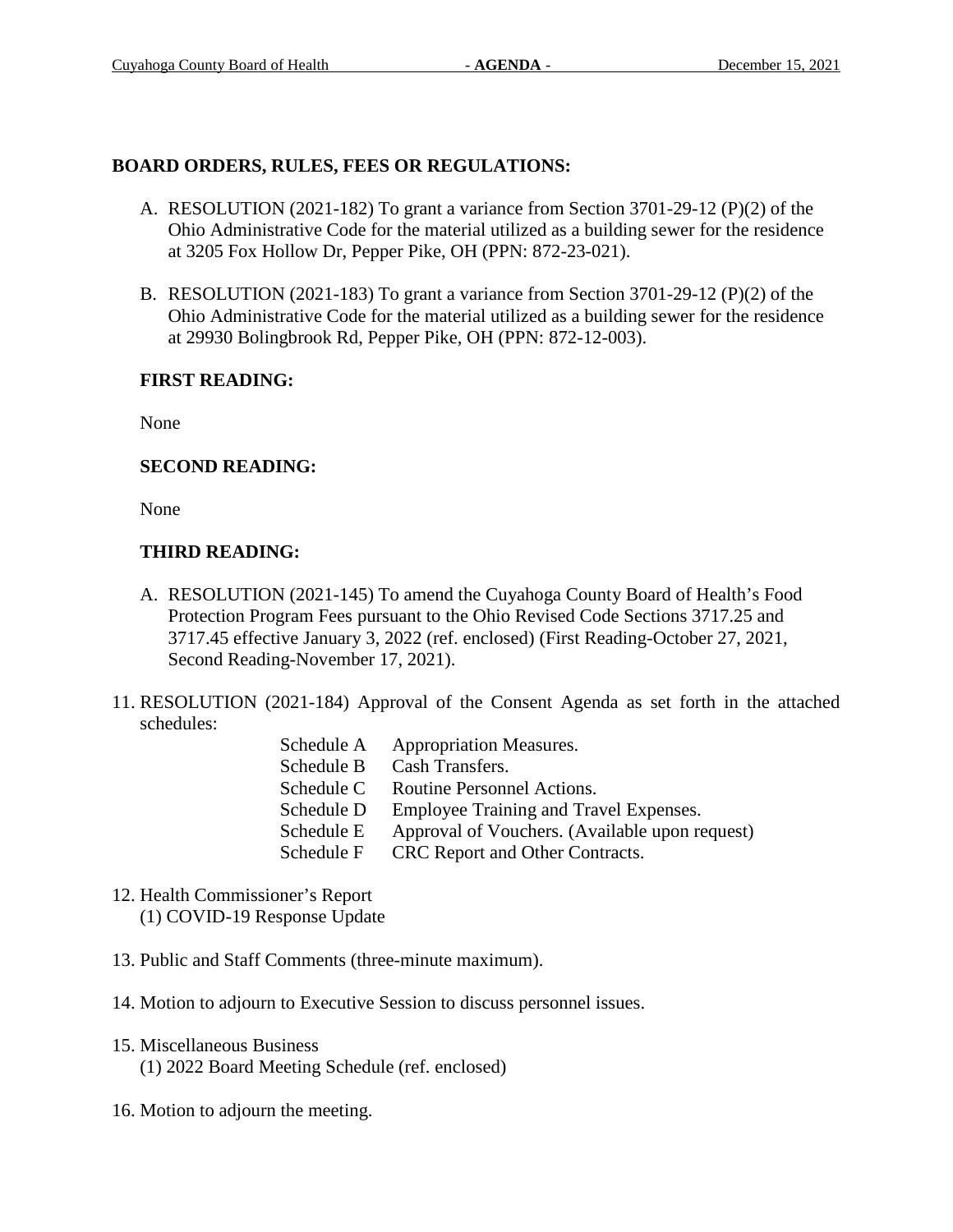# **SCHEDULE A APPROPRIATION MEASURES**

- 1. Establish Budgets
	- A. Establish a budget for the 2022 HIV Prevention grant in the amount of \$1,274,511.00 (ref. enclosed).
	- B. Establish a budget for the 2022 STI Prevention grant in the amount of \$720,000.00 (ref. enclosed).
	- C. Establish a budget for 2022 Dental Sealant grant in the amount of \$45,000.00 (ref. enclosed).
	- D. Establish a budget for the 2020/2021 COVID-19 Vaccine Needs Assessment grant in the amount of \$20,000.00 (ref. enclosed).
	- E. Establish a budget for the 2021/2023 Specialty Crop Block ODA grant in the amount of \$70,000.00 (ref. enclosed).
- 2. Budget Revisions
	- A. Budget revision in the 2020/2022 COVID-19 Enhanced Operations grant to increase the budget by \$3,617,375.00 (ref. enclosed).
	- B. Budget revision in the 2020 Adverse Childhood Experiences grant to decrease and redistribute \$9,706.00 (ref. enclosed).
	- C. Budget revision in the 2021/2022 Implementing Enhanced HIV Prevention grant to redistribute \$99,083.77 (ref. enclosed).
	- D. Budget revision in the 2021/2022 Ending the HIV Epidemic grant to redistribute \$36,804.26 (ref. enclosed).
	- E. Budget revision in the 2021 Dental Sealant grant to redistribute \$8,734.00 (ref. enclosed).
	- F. Budget revision in the 2020 COVID-19 Care Resource Coordination Support grant to redistribute \$TBD.
	- G. Budget revision in the 2020 COVID-19 Contact Tracing grant to redistribute \$TBD.
	- H. Budget revision in the 2020 COVID-19 Response Supplemental grant to redistribute \$TBD.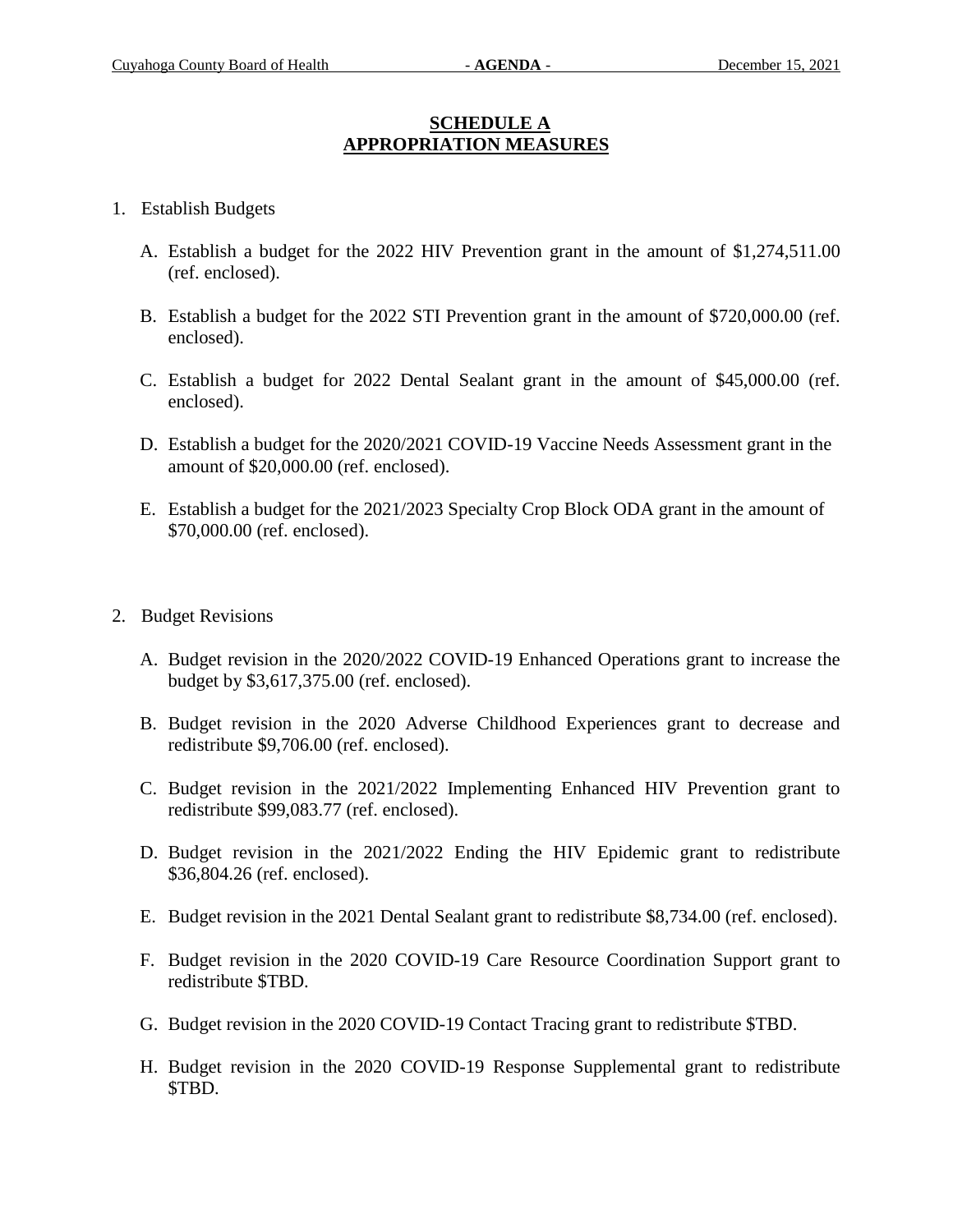## **SCHEDULE B CASH TRANSFERS**

- 1. Operating Transfers
	- A. Operating transfer from the General Revenue Fund to the 2018/2021 Lead Hazard Control grant in the amount of \$35,772.54 (ref. enclosed).
	- B. Operating transfer from the General Revenue Fund to the 2019/2020 Farm to School grant in the amount of \$26,431.83 (ref. enclosed).
	- C. Operating transfer from the General Revenue Fund to the 2020/2022 Green Umbrella grant in the amount of \$8,530.31 (ref. enclosed).
	- D. Operating transfer from the General Revenue Fund to the 2020/2021 Public Health Emergency Preparedness (PHEP) grant in the amount of \$57,549.00 (ref. enclosed).
	- E. Operating transfer from the General Revenue Fund to the 2019/2021 HealthComp grant in the amount of  $$35,000.00$  (ref. enclosed).
- 2. Residual Equity Transfers

None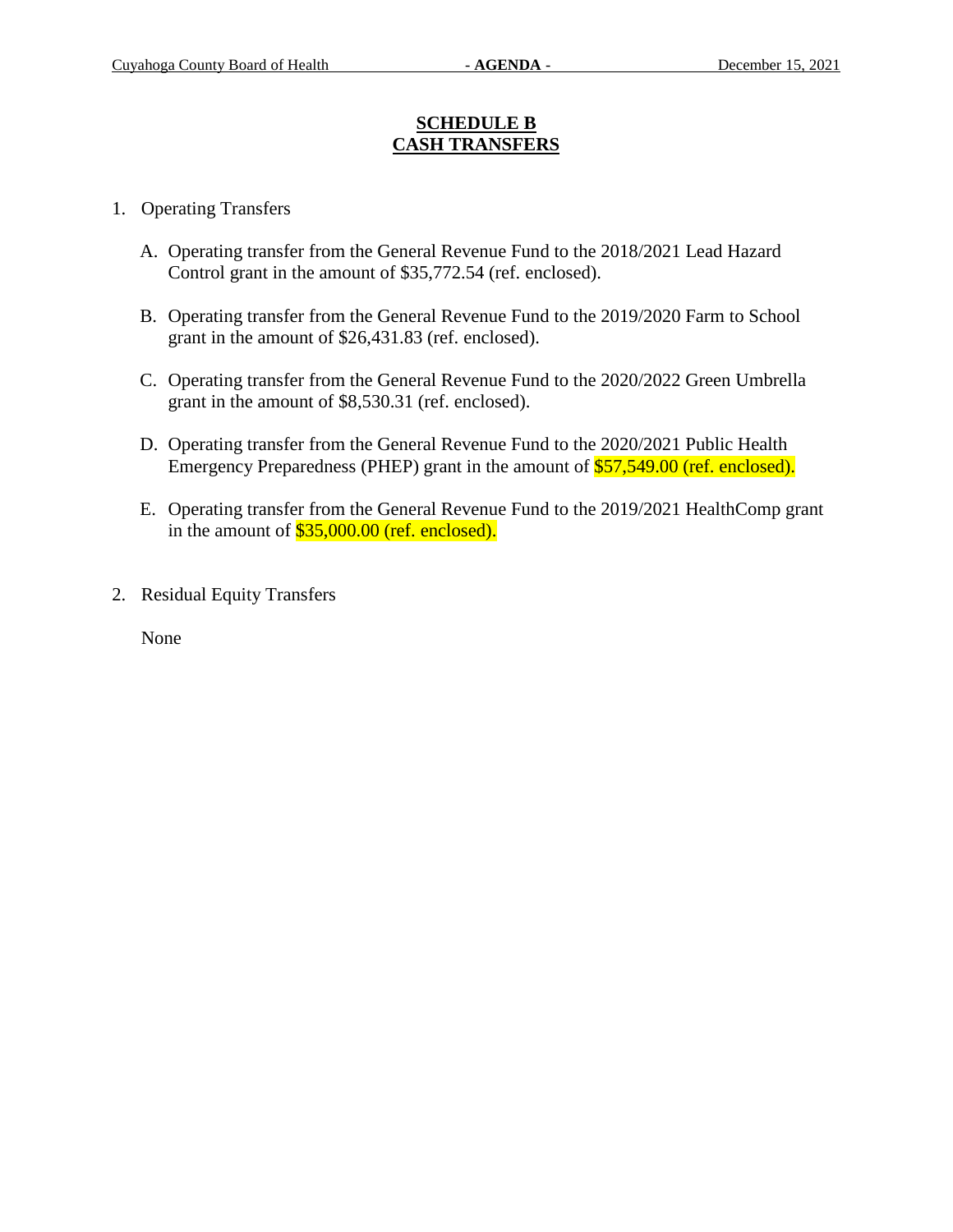## **SCHEDULE C ROUTINE PERSONNEL ACTIONS**

Unless otherwise specifically indicated, said appointments shall be effective as of the beginning of the next pay period following completion and satisfaction of any post offer requirements and signature as determined by the Director of Organizational Development.

Ratify Appointment(s):

- A. Lara Carter, Medical Secretary, Grade A, \$30,060.00 annually, effective November 22, 2021.
- B. Trina Rhodes, Medical Secretary, Grade A, \$30,060.00 annually, effective November 22, 2021.

Promotion(s):

A. Daniel Murphy, Sanitarian, Grade D, \$46,991.00 annually, effective December 20, 2021.

Retirement(s):

A. Antoinette Waltman, Licensed Practical Nurse, effective December 31, 2021.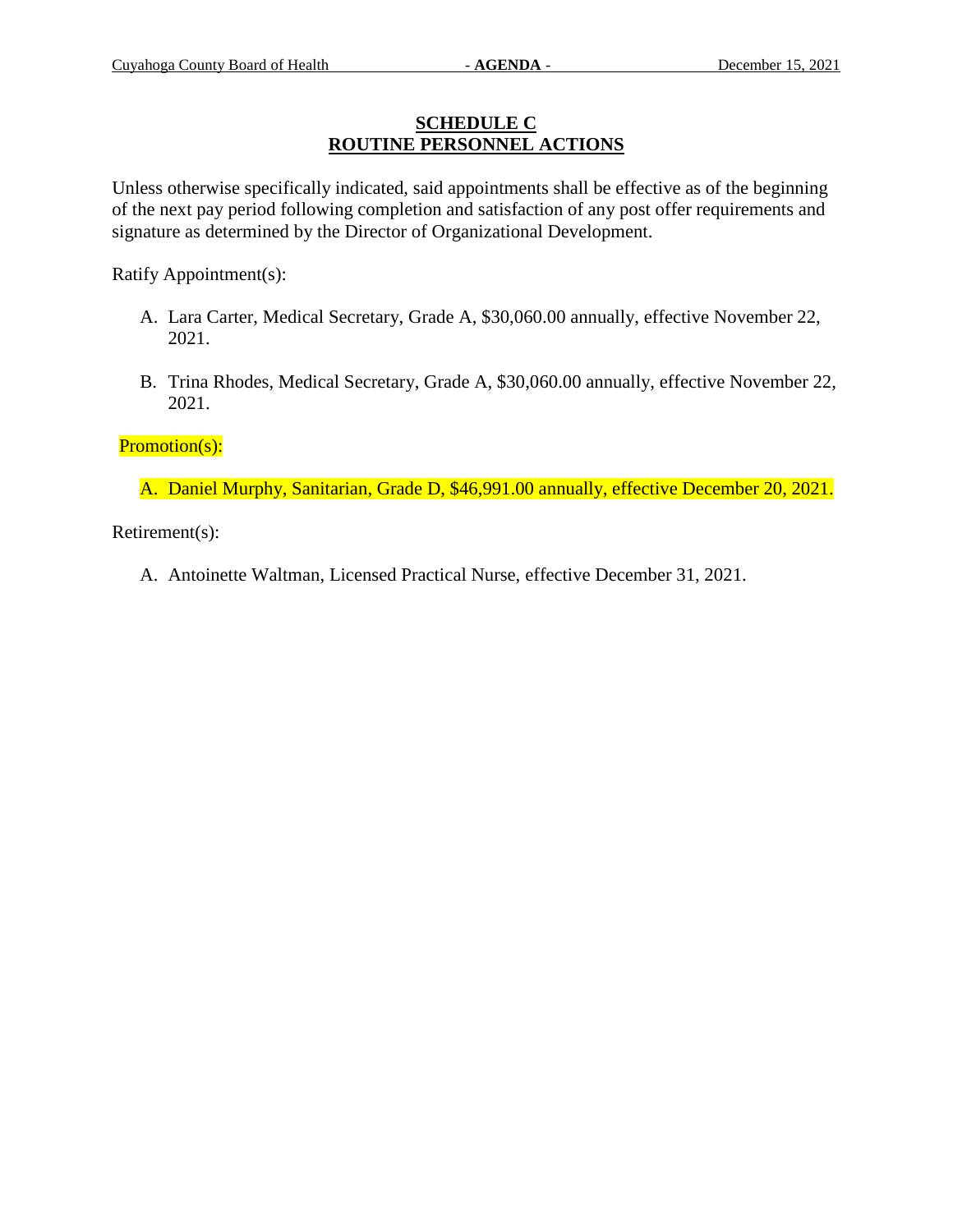# **SCHEDULE D EMPLOYEE TRAINING AND TRAVEL EXPENSES**

#### Administration

None

#### Environmental Public Health

- a. Environmental Public Health staff to the Ohio Onsite Wastewater Association Annual Conference January 4 – 5, 2022 – Columbus, Ohio.
- b. Wallace Chambers to the Healthy Policy Institute of Ohio meetings  $2022$  various locations in Ohio.
- c. Authorization to pay routine out-of-county district travel expenses in the same manner as in district policy for 2022 to Ohio Department of Health (ODH) Offices; Summit, Geauga, and Portage Counties; City of North Ridgeville; and the Ohio Environmental Protection Agency (EPA) office – Twinsburg.
- d. Vince Caraffi and staff to the Ohio Injury Prevention Partnership meetings 2022 various locations in Ohio.
- e. Vince Caraffi and staff to CDC Overdose to Action Grant collaboration meetings 2022 various locations in Ohio.
- f. Environmental Public Health staff to Ohio Environmental Health Association (OEHA) Board and Committee activities for 2022 – various locations in Ohio.
- g. Environmental Public Health staff to Smoke Free Ohio Enforcement related activities for 2022 – various locations in Northeast Ohio.
- h. Environmental Public Health staff to Smoke Free Ohio Program meetings in 2022 various locations in Ohio.
- i. Environmental Public Health staff to Water Quality (Beaches, Stormwater, Sewage Treatment, Private Water, Watershed and Climate Change) program related meetings and field activities for communities for 2022 – various locations in Northeast Ohio.
- j. Nate McConoughey and staff to Ohio Onsite Wastewater Association (OOWA) Board meetings for 2022 – various locations in Ohio.
- k. Environmental Public Health staff to Northeast Ohio Food Safety Round Table meetings for 2022 – various locations in Northeast Ohio.
- l. Environmental Public Health staff to ODH coordinated Body Art Program meetings for 2022 – various locations in Ohio.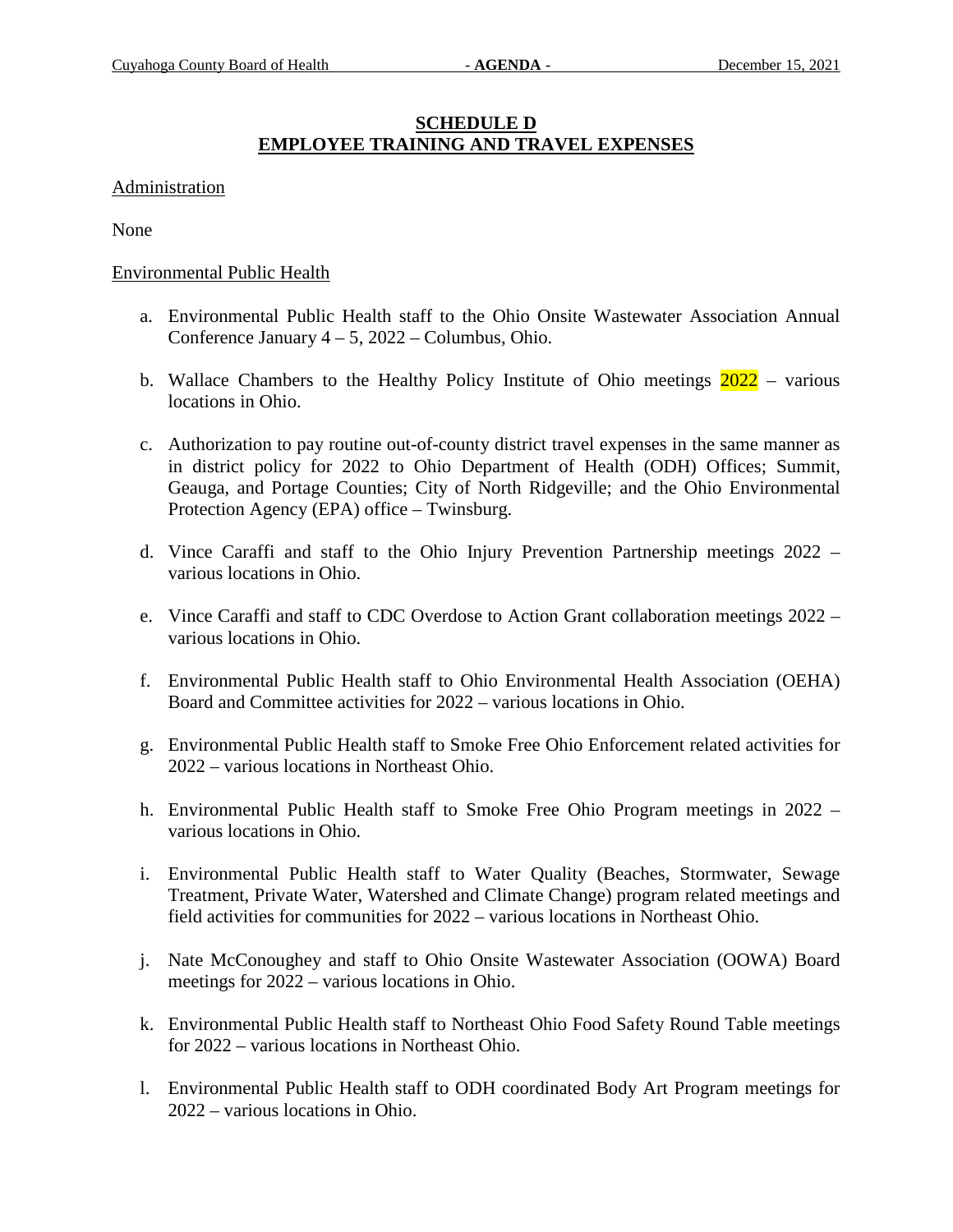- m. Environmental Public Health staff to ODH coordinated Swimming Pool Program rule review committee meetings for 2022 – various locations in Ohio.
- n. Joe Lynch (Treasurer) and staff to Ohio Mosquito Control Association Board meetings for 2022 – various locations in Ohio.
- o. Dane Tussel and staff to Materials Management/Solid Waste Program activities and meetings for 2022 – various locations in Ohio.
- p. Rick Novickis and staff to Northeast Ohio Environmental Health Directors Work Group meetings for 2022 – various locations in Ohio.
- q. Environmental Public Health staff to Food Protection Program training seminars coordinated by Ohio Department of Health and Ohio Department of Agriculture for 2022 – various locations in Ohio.
- r. Environmental Public Health staff to Retail Food Safety Advisory Council meetings for 2022 – various locations in Ohio.
- s. Environmental Public Health staff to Ohio Statehouse Public Health laws testimonies to support laws and regulations for 2022 – various locations in Ohio.

# Epidemiology, Surveillance and Informatics

None

# Prevention and Wellness

- a. Gloria Agosto Davis and Danielle LeGallee to 2022 Creating Change conference January 11-16, 2022 – New Orleans, LA.
- b. HIV/STI Disease Intervention Specialists to provide partner notification and linkage to care January 1, 2022 through December 31, 2022 – Ashtabula, Geauga, Lake, Lorain and Medina counties.

\*Professional education under ONA contract.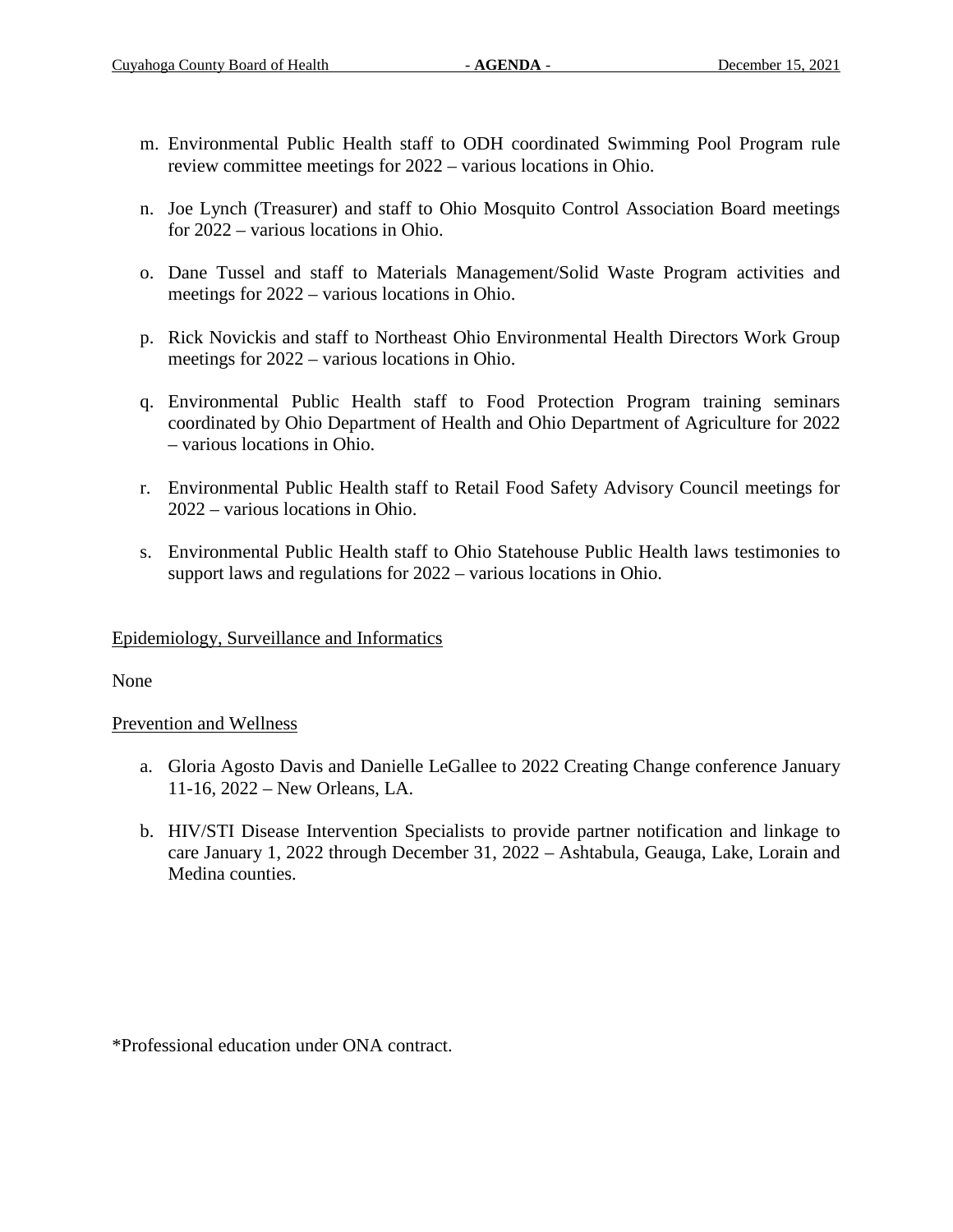## **SCHEDULE F CRC REPORT AND OTHER CONTRACTS**

#### A. CRC Report

1. November 16, 2021 Meeting (ref. enclosed):

Tabled Items

CRC 2021-64: Contract - Paramount Insurance Company

No Exchange of Funds

CRC 2021-111: BAA - Jeff Murray's Programing Shop, Inc.

Contract Authorizations

CRC 2021-112: Paragon CMS - \$22,838.00

Contract Approvals

CRC 2021-113: Wage Works - \$200.00

2. December 7, 2021 Meeting (ref. enclosed):

Tabled Items

CRC 2021-64: Contract - Paramount Insurance Company

No Exchange of Funds

CRC 2021-114: Addendum - AIDS Taskforce of Greater Cleveland - to revise the scope of work.

CRC 2021-115: Public health experience agreement - Kent State University

CRC 2021-116: Addendum - Thomas P. O'Donnell Co. LPA - to extend the end of the contract term from December 31, 2021 through March 31, 2022

Contract Approvals

CRC 2021-117: Addendum - Cleveland Clinic Health System – East Region dba South Pointe Hospital - \$6,120.00

CRC 2021-118: Addendum - Heidi Harris, MSN, CNP - to increase the amount from \$16,513.50 to \$17,338.50